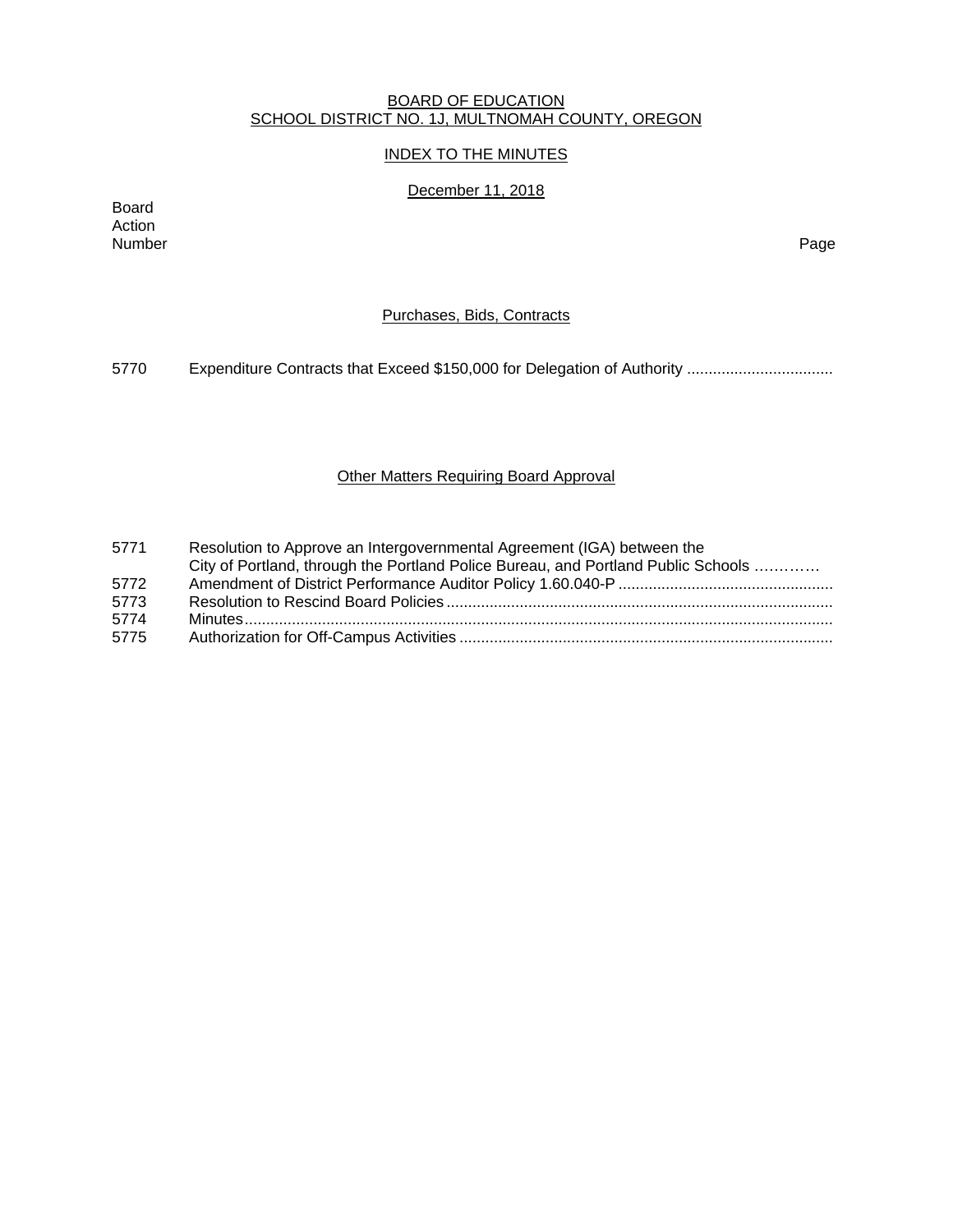December 11, 2018

## Purchases, Bids, Contracts

Number 5770

Director Bailey moved and Director Kohnstamm seconded the motion to adopt Resolutions 5774 and 5775. The motion was put to a voice vote and passed unanimously (6-yes, 0-no), with Chair Moore absent and Student Representative Paesler voting yes, unofficial.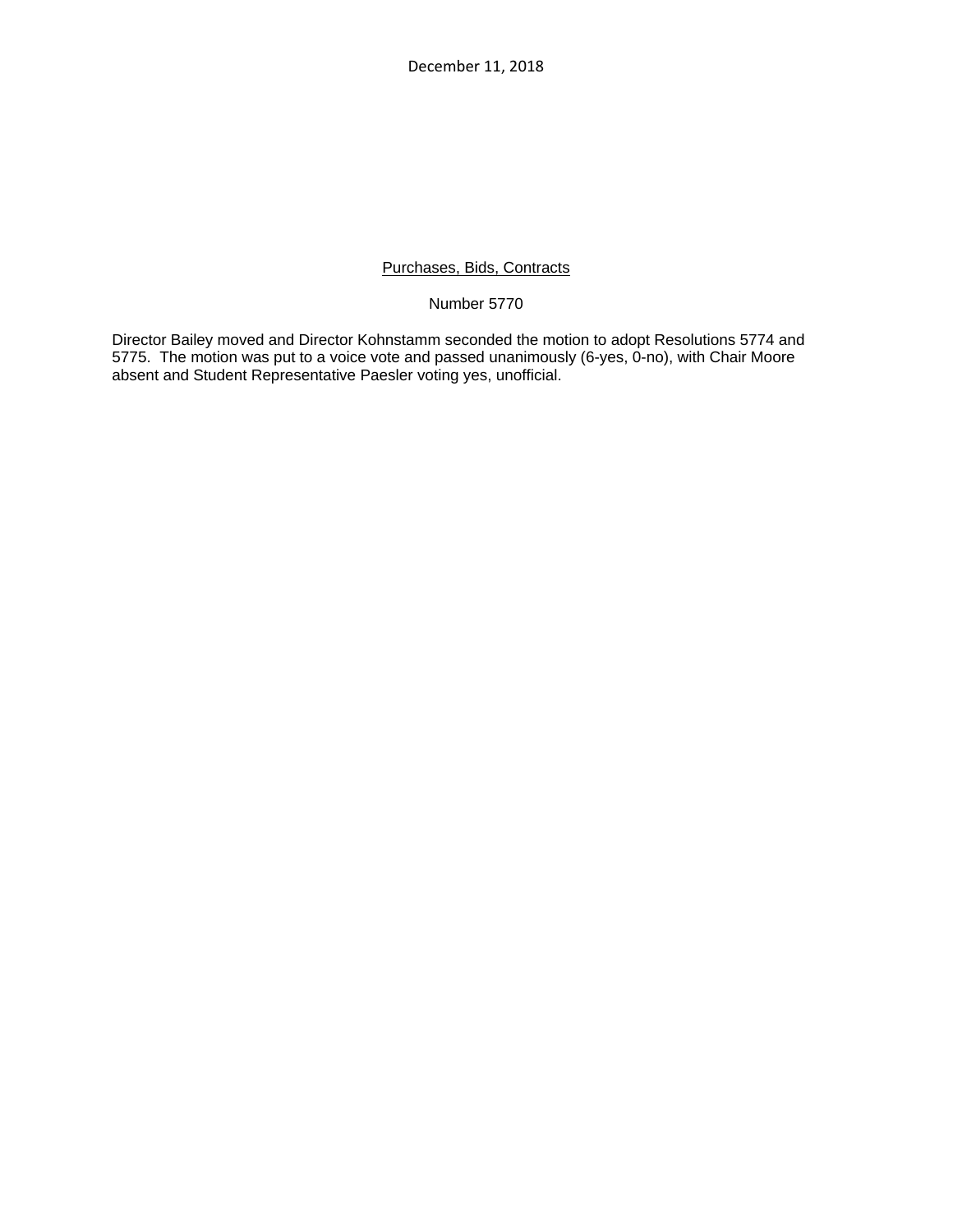## Expenditure Contracts that Exceed \$150,000 for Delegation of Authority

# **RECITAL**

Portland Public Schools ("District") Public Contracting Rules PPS-45-0200 ("Authority to Approve District Contracts; Delegation of Authority to Superintendent") requires the Board of Education ("Board") enter into contracts and approve payment for products, materials, supplies, capital outlay, equipment, and services whenever the total amount exceeds \$150,000 per contract, excepting settlement or real property agreements. Contracts meeting this criterion are listed below.

# **RESOLUTION**

The Superintendent recommends that the Board approve these contracts. The Board accepts this recommendation and by this resolution authorizes the Deputy Clerk to enter into the following agreements.

| Contractor                                                       | Contract<br>Term                                                                                                                | <b>Contract Type</b>                 | <b>Description of Services</b>                                                                                 | Contract<br>Amount                                           | Responsible<br>Administrator,<br><b>Funding Source</b> |
|------------------------------------------------------------------|---------------------------------------------------------------------------------------------------------------------------------|--------------------------------------|----------------------------------------------------------------------------------------------------------------|--------------------------------------------------------------|--------------------------------------------------------|
| Immigrant and<br><b>Refugee Community</b><br>Organization (IRCO) | 12/12/18<br>through<br>11/7/19<br>Option to<br>renew for up<br>to four<br>additional<br>one-year<br>terms<br>through<br>11/7/23 | <b>Personal Services</b><br>PS 67203 | Provide translation services<br>District-wide on an as needed<br>basis in Spanish and Somali.<br>RFP 2018-2495 | Original Term:<br>\$50,000<br>Total if renewed:<br>\$250,000 | S. Soden<br><b>Fund 101</b><br>Dept. 5489              |
| CAL Interpreting and<br>Translations, Inc.                       | 12/12/18<br>through<br>11/7/19<br>Option to<br>renew for up<br>to four<br>additional<br>one-year<br>terms<br>through<br>11/7/23 | <b>Personal Services</b><br>PS 67219 | Provide translation services<br>District-wide on an as needed<br>basis in Somali.<br>RFP 2018-2495             | Original Term:<br>\$50,000<br>Total if renewed:<br>\$250,000 | S. Soden<br><b>Fund 101</b><br>Dept. 5489              |

## **NEW CONTRACTS**

# **NEW INTERGOVERNMENTAL AGREEMENTS ("IGAs")**

No New IGAs

# **AMENDMENTS TO EXISTING CONTRACTS**

| <b>Contractor</b>         | Contract<br>Amendment<br>Term  | <b>Contract Type</b>                                | <b>Description of Services</b>                                                                                            | Amendment<br>Amount.<br><b>Contract Total</b> | Responsible<br>Administrator,<br><b>Funding Source</b> |
|---------------------------|--------------------------------|-----------------------------------------------------|---------------------------------------------------------------------------------------------------------------------------|-----------------------------------------------|--------------------------------------------------------|
| The Gunter Group,<br>LLC. | 12/12/18<br>through<br>6/30/19 | <b>Personal Services</b><br>PS 65849<br>Amendment 4 | Continued staffing support for<br>Human Resources and Finance<br>Departments.<br><b>Direct Negotiation</b><br>PPS-46-0525 | \$658,000<br>\$1,391,790                      | G. Guerrero<br><b>Fund 101</b>                         |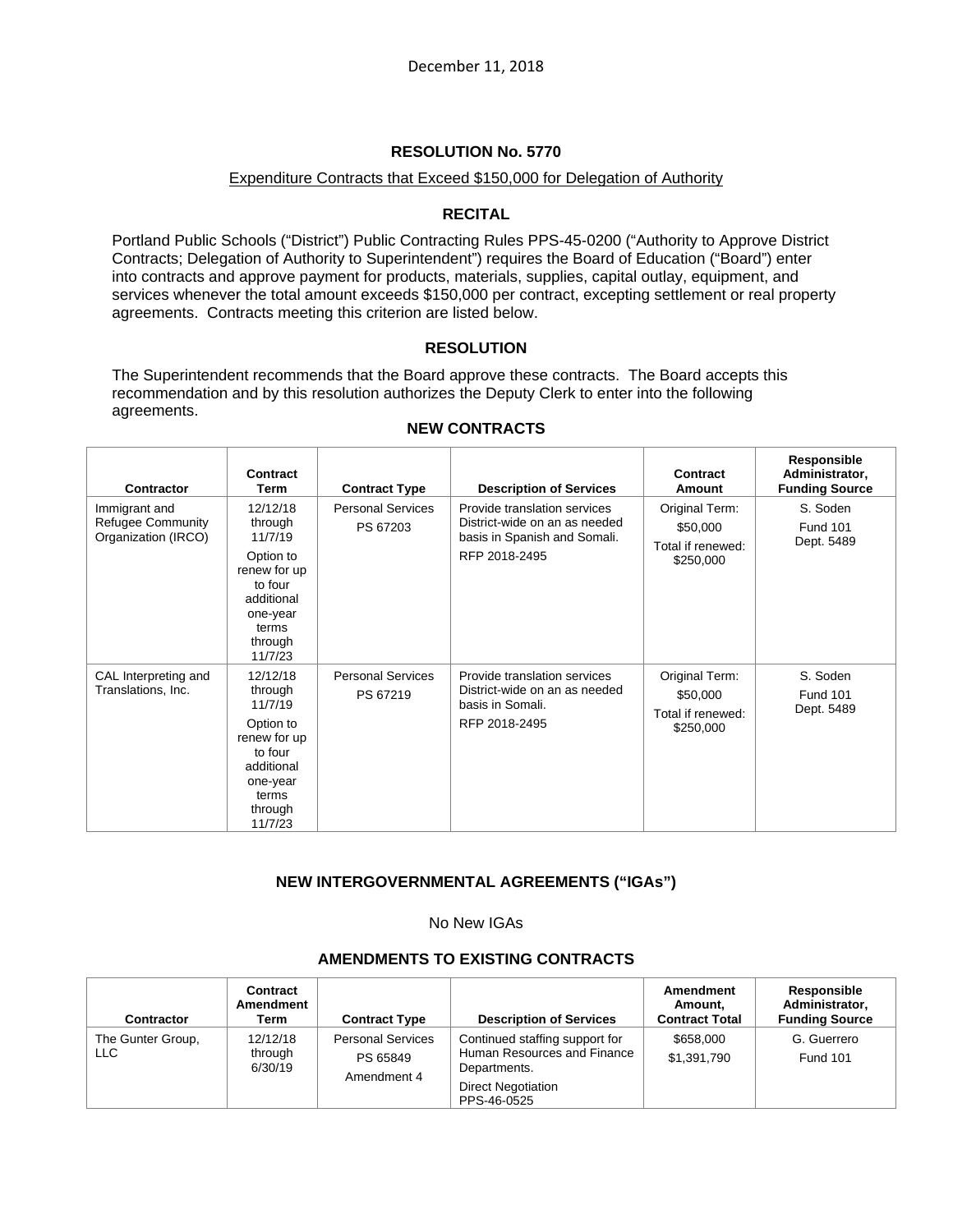#### Other Matters Requiring Board Approval

#### Numbers 5771 to 5775

During the Committee of the Whole, Director Rosen moved and Director Anthony seconded the motion to adopt amended Resolution 5771. The motion was put to a voice vote and passed by a vote of 4-1-1 (4 yes, 1-no [Esparza Brown], 1-abstain [Kohnstamm]), with Chair Moore absent and Student Representative Paesler voting no, unofficial.

During the Committee of the Whole, Director Anthony moved and Director Rosen seconded the motion to table Resolution 5771. The motion was put to a voice vote and failed by a vote of 4-2 (4-no, 2-yes [Kohnstamm, Bailey], with Chair Moore absent and Student Representative Paesler voting yes, unofficial.

During the Committee of the Whole, Director Brim-Edwards moved and Director Anthony seconded the motion to adopt Resolution 5771. The motion was put to a voice vote and failed by a vote of 3-1-2 (3-yes, 1-no [Esparza Brown]. 2-abstain [Kohnstamm, Bailey]), with Chair Moore absent and Student Representative Paesler voting no, unofficial.

Director Brim-Edwards moved and Director Anthony seconded the motion to Reconsider the Vote for Resolution 5771. The motion was put to a voice vote and passed 5-1 (5-yes, 1-no [Kohnstamm], with Chair Moore absent and Student Representative Paesler voting no, unofficial.

Director Rosen moved and Director Anthony seconded the motion to adopted amended Resolution 5771. The motion was put to a voice vote and passed 4-1-1 (4-yes, 1-no [Esparza Brown], 1-abstain [Kohnstamm]), with Chair Moore absent and Student Representative Paesler voting no, unofficial.

At the end of the meeting, citing an issue of parliamentary procedure, Chair Esparza Brown stated that no objection was raised as to the propriety of the motion by a Board member, so under PPS Policy 1.70.011-P(9), that motion to reconsider was properly passed, and reconsideration of the PPB motion and the subsequent vote was proper. However, in an abundance of caution, Chair Esparza Brown proceeded to make the motion to reconsider again, with a second, and then a vote on the motion to reconsider. If the motion to reconsider passes, the Board would proceed with a new motion, second, and vote on the PPB motion.

During the Committee of the Whole, Chair Esparza Brown moved and Director Rosen seconded the motion to reconsider the vote on Resolution 5771. The motion was put to a voice vote and passed unanimously (6-yes, 0-no), with Chair Moore absent and Student Representative Paesler voting no, unofficial.

During the Committee of the Whole, Chair Esparza Brown moved and Director Anthony seconded the motion to adopt amended Resolution 5771. The motion was put to a voice vote and passed by a vote of 4-1-1 (4-yes, 1-no [Esparza Brown], 1-abstain [Kohnstamm]), with Chair Moore absent and Student Representative Paesler voting no, unofficial.

During the Committee of the Whole, Director Kohnstamm moved and Director Anthony seconded the motion to adopt Resolution 5772. The motion was put to a voice vote and passed unanimously (6-yes, 0 no), with Chair Moore absent and Student Representative Paesler voting yes, unofficial.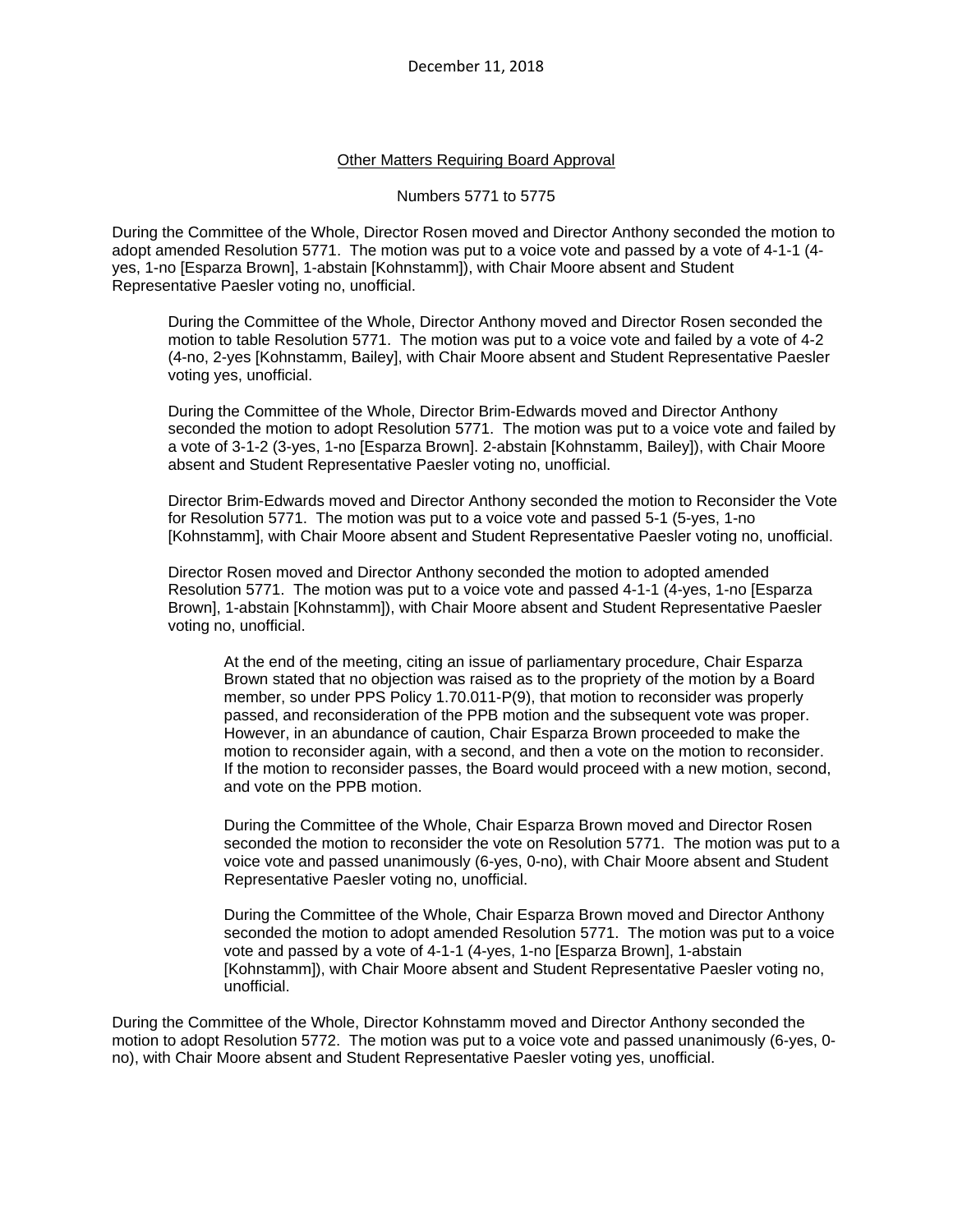During the Committee of the Whole, Director Anthony moved and Director Kohnstamm seconded the motion to adopt Resolution 5773. The motion was put to a voice vote and passed unanimously (6-yes, 0 no), with Chair Moore absent and Student Representative Paesler voting yes, unofficial.

Director Bailey moved and Director Kohnstamm seconded the motion to adopt Resolutions 5774 and 5775. The motion was put to a voice vote and passed unanimously (6-yes, 0-no), with Chair Moore absent and Student Representative Paesler voting yes, unofficial.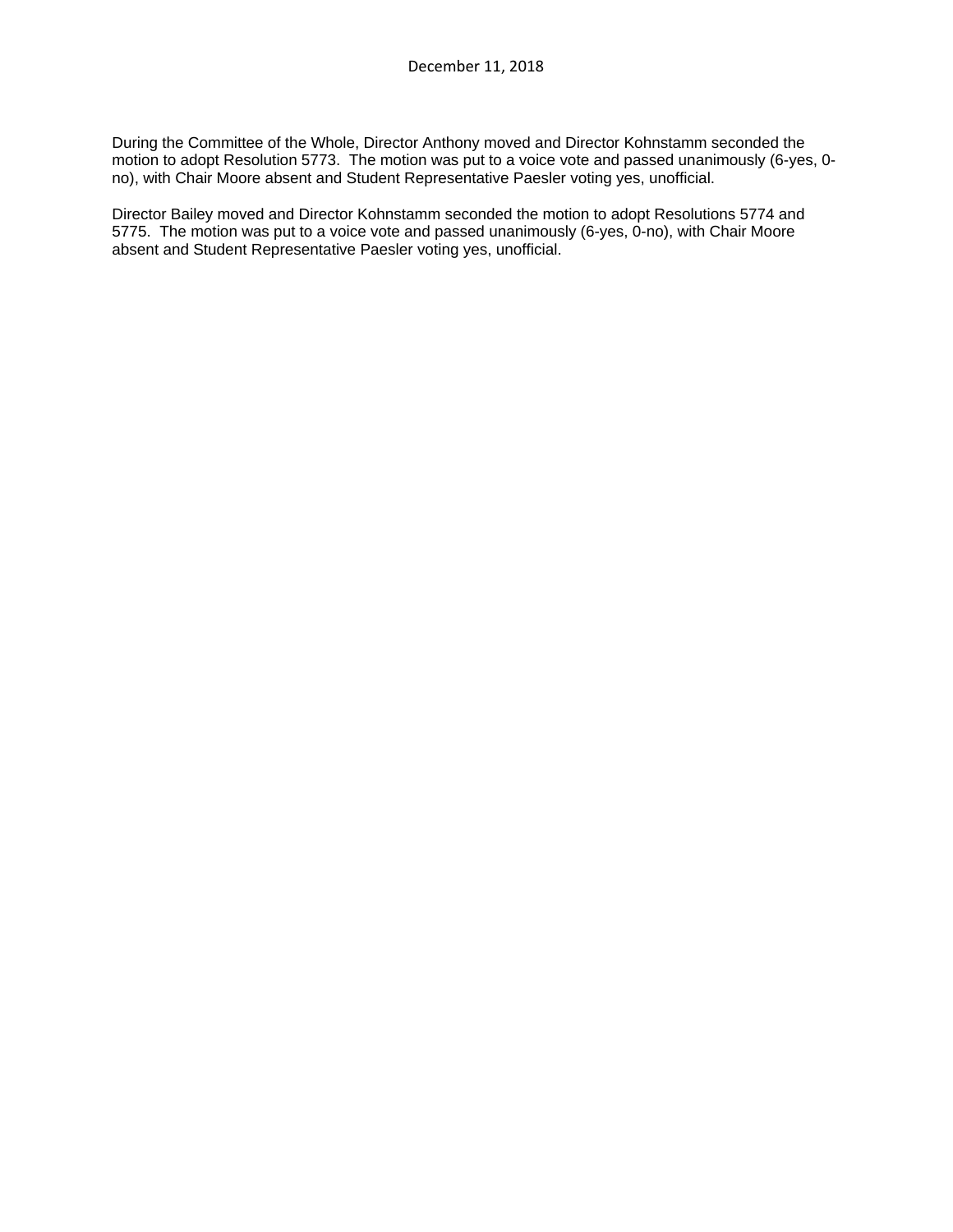## Resolution to Approve an Intergovernmental Agreement (IGA) between the City of Portland, through the Portland Police Bureau, and Portland Public Schools

## **RECITALS**

- A. The Board of Education recognizes the importance of formalizing a written cost-sharing agreement with the City of Portland, through the Portland Police Bureau to ensure the safety and security of our students, as provided by the School Resource Officer program managed by the Youth Services Division.
- B. The Intergovernmental Agreement (IGA) clearly defines, terms, duties, roles and responsibilities for Portland Public Schools and Portland Police Bureau's SROs
- C. The primary role of SROs in PPS schools are to provide a safe and secure learning environment for school communities;
- D. Training protocols and standard operating procedures deployed by School Resource Officers in Portland Public Schools are focused on trauma informed and restorative justice national best practices and updated each year;
- E. The entities agree to establish operating plans prior to each school year for the five-year term of the Intergovernmental Agreement and commit to jointly monitoring progress, successes and areas for improvement;
- F. During the first year of the agreement, the parties agree to quarterly reviews and annual reviews thereafter, all of which will include the participation and feedback of students served by SROs;
- G. Recognizing that this formalization of the relationship between PPS and the PPB is a significant change in the structure of the relationship and that there are significant cost implications for the district, a formal one year review should be undertaken in December 2019 so that the Board of Education can assess whether any modifications need to be made in the IGA. The IGA contains a January 1 notification date for any intent to terminate at the end of a fiscal year.
- H. Due to limited financial resources at Portland Public Schools and Portland Police Bureau it is essential that the entities plan to secure safe and effective coverage of the schools; and
- I. The cost sharing agreement is fair and consistent with local and national best practices and ensures that a School Resource Officer is assigned to each of the nine high school clusters, five days a week.

## **RESOLUTION**

At the first board meeting in December 2019, the Superintendent will present to the Board of Education a comprehensive review of the first year of the agreement, including but not limited to disaggregated data about PPB/SRO interactions with students as specified in the IGA, the number and nature of the custodial interviews, the formal and informal engagement and outreach that has occurred between PPS students and families and individual School Resource Officers, whether other City of Portland school districts are also in cost sharing agreements with the City, and a survey of the high school principals on the change in the School Resource Officers service level to schools and the implications for their school community.

The Board of Education approves of the Intergovernmental Agreement between the City of Portland, through the Portland Police Bureau, and Portland Public Schools.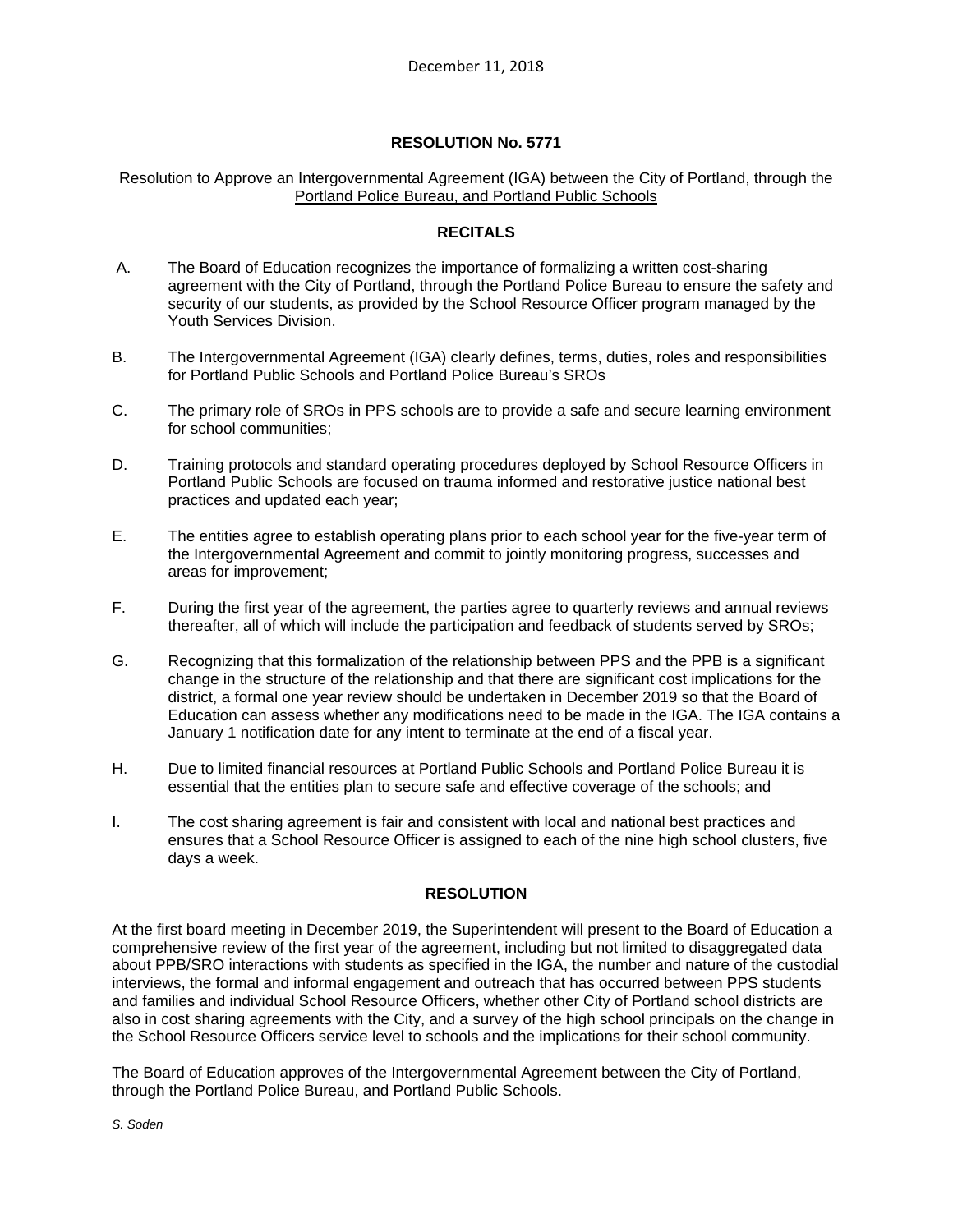#### Amendment of District Performance Auditor Policy 1.60.040-P

## **RECITALS**

- A. On October 16 and November 1, 2018, the Board Policy & Governance Committee reviewed and considered amendment of the District Performance Auditor Policy 1.60.040-P.
- B. On November 13, 2018, the Board presented the first reading of the amended District Performance Auditor Policy.
- C. Per District policy, the public comment was open for at least 21 days, and no public comments were received.

# **RESOLUTION**

The Board hereby amends District Performance Auditor Policy 1.60.040-P.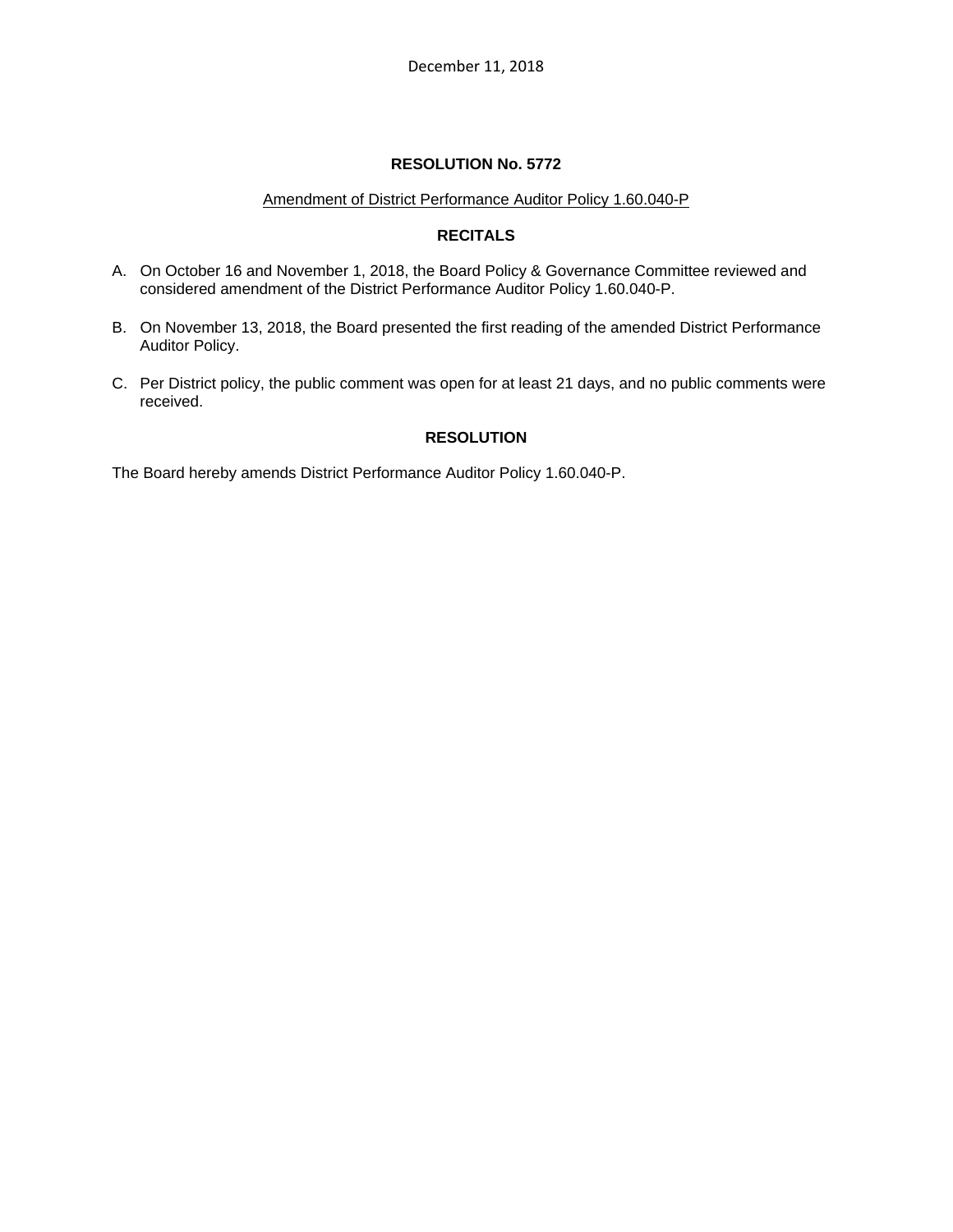## Resolution to Rescind Board Policies

Rescission of: i. Reporting Statement of Economic Interest, 1.40.020 ii. Method of Board Operations, 1.70.010 iii. Job Description, 5.10.020 iv. Employee Suggestion Award Program, 5.10.040 v. Tax Deferred Annuities, 5.10.070 vi. Orientation of Teachers, 5.20.040 vii. Compensation Related Benefits – Miscellaneous, 5.60.050 viii. Alternative to Military Leave, 5.50.063 ix. Employment in Institutions of Higher Learning: Restoration of Health, 5.50.067 x. Administrative In-service Requirements, 5.60.080 xi. Retirement – Permanently Disabled, 5.20.140 xii. Educator's (sic) Council, 5.40.030 xiii. Professional Compensation, 5.50.010 xiv. Professional Improvements, 5.50.040 xv. Professional Growth Incentive, 5.50.043 xvi. Administrative – Clerical Personnel Salary Schedule, 5.70.055

# **RECITALS**

A. On November 1, 2018, the Board of Education's Policy and Governance Committee reviewed and considered the necessity and relevance of:

i. Reporting Statement of Economic Interest, 1.40.020

- ii. Method of Board Operations, 1.70.010
- iii. Job Description, 5.10.020
- iv. Employee Suggestion Award Program, 5.10.040
- v. Tax Deferred Annuities, 5.10.070
- vi. Orientation of Teachers, 5.20.040
- vii. Compensation Related Benefits Miscellaneous, 5.60.050
- viii. Alternative to Military Leave, 5.50.063
- ix. Employment in Institutions of Higher Learning: Restoration of Health, 5.50.067
- x. Administrative In-service Requirements, 5.60.080
- xi. Retirement Permanently Disabled, 5.20.140
- xii. Educator's (sic) Council, 5.40.030
- xiii. Professional Compensation, 5.50.010
- xiv. Professional Improvements, 5.50.040
- xv. Professional Growth Incentive, 5.50.043
- xvi. Administrative Clerical Personnel Salary Schedule, 5.70.055

B. On November 13, 2018, the Board presented the first reading of each of those policies for rescission.

C. Per District policy, the public comment was open for at least 21 days, and no public comments were received.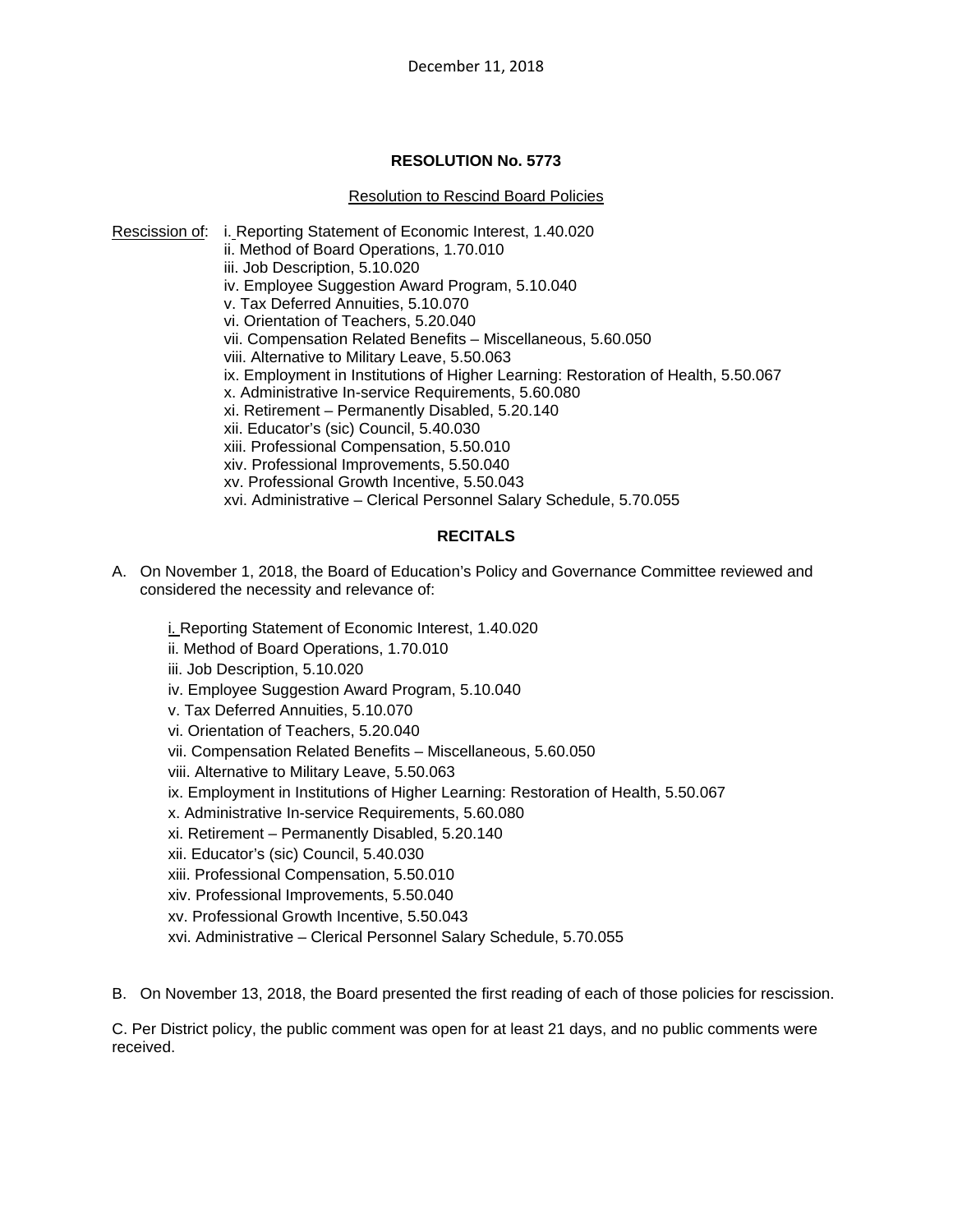## **RESOLUTION**

The Board hereby rescinds each of the following policies:

i. Reporting Statement of Economic Interest, 1.40.020 ii. Method of Board Operations, 1.70.010 iii. Job Description, 5.10.020 iv. Employee Suggestion Award Program, 5.10.040 v. Tax Deferred Annuities, 5.10.070 vi. Orientation of Teachers, 5.20.040 vii. Compensation Related Benefits – Miscellaneous, 5.60.050 viii. Alternative to Military Leave, 5.50.063 ix. Employment in Institutions of Higher Learning: Restoration of Health, 5.50.067 x. Administrative In-service Requirements, 5.60.080 xi. Retirement – Permanently Disabled, 5.20.140 xii. Educator's (sic) Council, 5.40.030 xiii. Professional Compensation, 5.50.010 xiv. Professional Improvements, 5.50.040 xv. Professional Growth Incentive, 5.50.043 xvi. Administrative – Clerical Personnel Salary Schedule, 5.70.055

and instructs the Superintendent to rescind any administrative directives derived from these policies.

## **RESOLUTION No. 5774**

#### **Minutes**

The following minutes are offered for adoption:

November 27, 2018